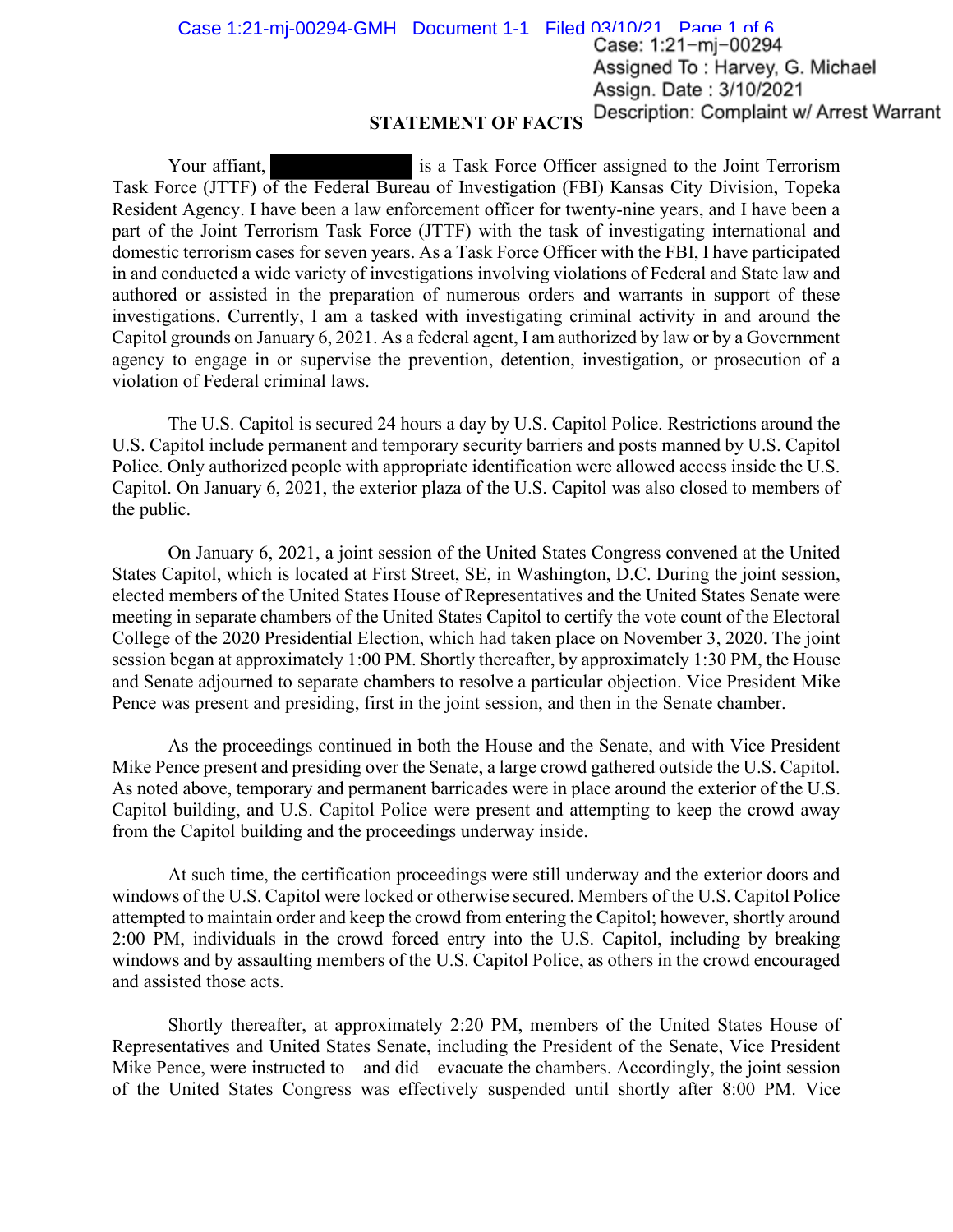President Pence remained in the United States Capitol from the time he was evacuated from the Senate Chamber until the sessions resumed.

During national news coverage of the aforementioned events, video footage, which appeared to be captured on mobile devices of persons present on the scene, depicted evidence of violations of local and federal law, including scores of individuals inside the U.S. Capitol building without authority to be there.

In the aftermath of January 6, 2021, the FBI received a tip from a member of the public reporting that MARK ROGER REBEGILA (REBEGILA), had been present inside the U.S. Capitol Building during the riot.

On January 15, 2021, the FBI interviewed a witness (W1), who stated that they personally know REBEGILA. W1 further stated that on January 6, 2021, they viewed a video that REBEGILA sent to several people. W1 viewed the video on one of those people's phones. The video W1 viewed showed REBEGILA filming himself inside the U.S. Capitol. W1 stated that others claimed that REBEGILA sat in a lawmaker's chair and stole a bottle of liquor from an office in the U.S. Capitol. The reports of REBEGILA sitting in a lawmaker's chair and stealing a bottle of liquor are under investigation.

 stated that he later deleted the video, and that he deleted the video because he did not want to get On January 15, 2021, REBEGILA provided a voluntary, non-custodial interview to the FBI at his residence—606 West Willow Street in Saint Marys, Kansas. REBEGILA admitted that he entered the U.S. Capitol building during the riot on January 6, 2021. REBEGILA stated in sum and substance that he arrived at the U.S. Capitol after other pushed down the barriers and crowds were entering the building. REBEGILA further stated that he asked a police officer if he could go inside and the officer shrugged his shoulders. REBEGILA further stated that he used his phone to produce and transmit a video chat as he walked through the U.S. Capitol. REBEGILA further into trouble. REBEGILA denied stealing property, assaulting law enforcement officers, or damaging property.

On February 22, 2021, and continuing into February 23, 2021, FBI Special Agent Jason Sahin initiated contact with REBEGILA by phone, and later continued communicating via text message with REBEGILA regarding the video he took of himself inside the U.S. Capitol and any other photos or videos he wished to provide to the FBI. REBEGILA texted a video purportedly taken by him outside the U.S. Capitol on January 6, 2021, of other protestors and rioters as police were dispersing the crowd. REBEGILA also provided a photo of himself in front of the Washington Monument from earlier in the day. He stated he was still not able to locate the video he took inside the U.S. Capitol and shared with others.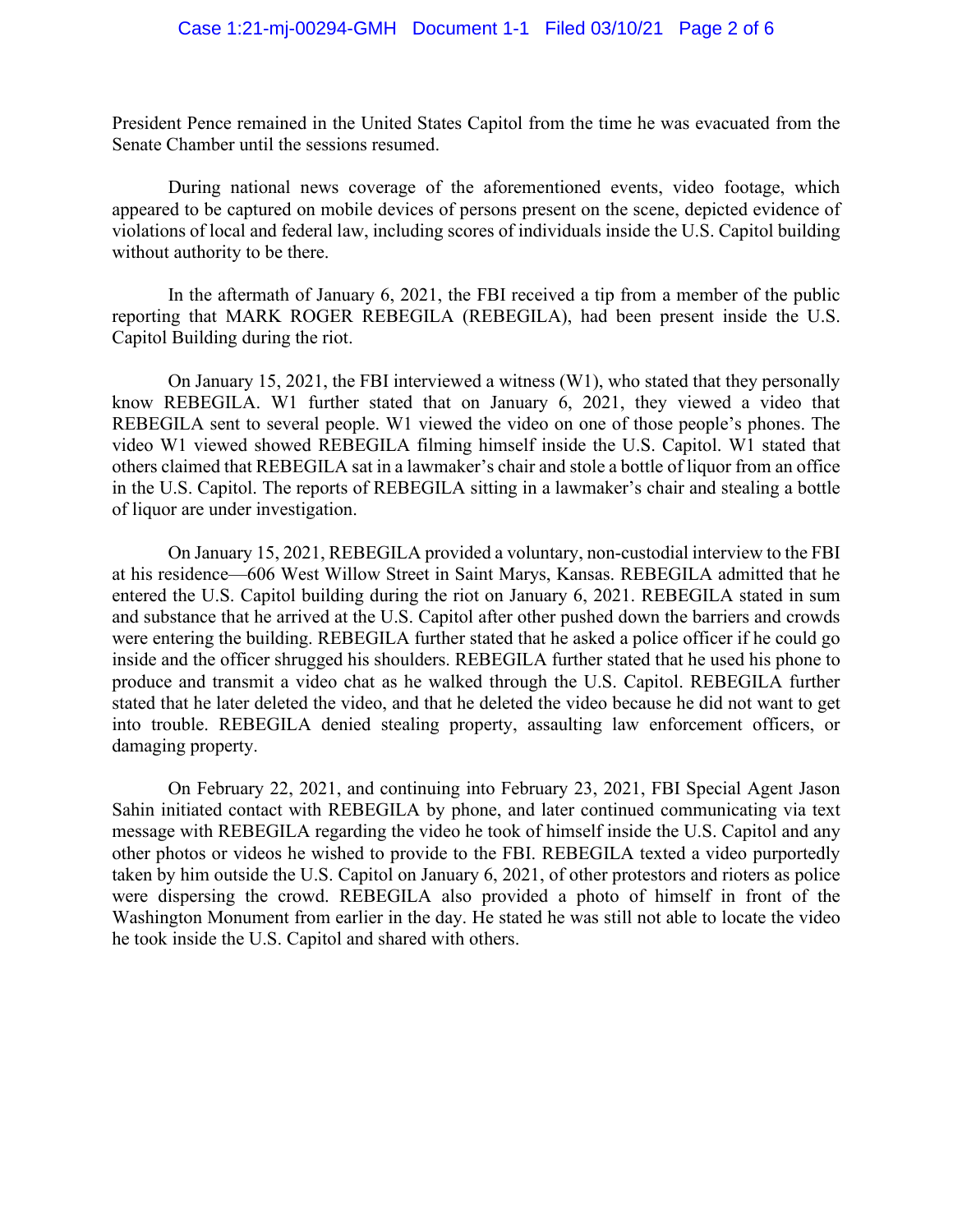The photo REBEGILA sent of himself is shown below. REBEGILA is on the right wearing a dark blue jacket and "Trump 2020" stocking cap.

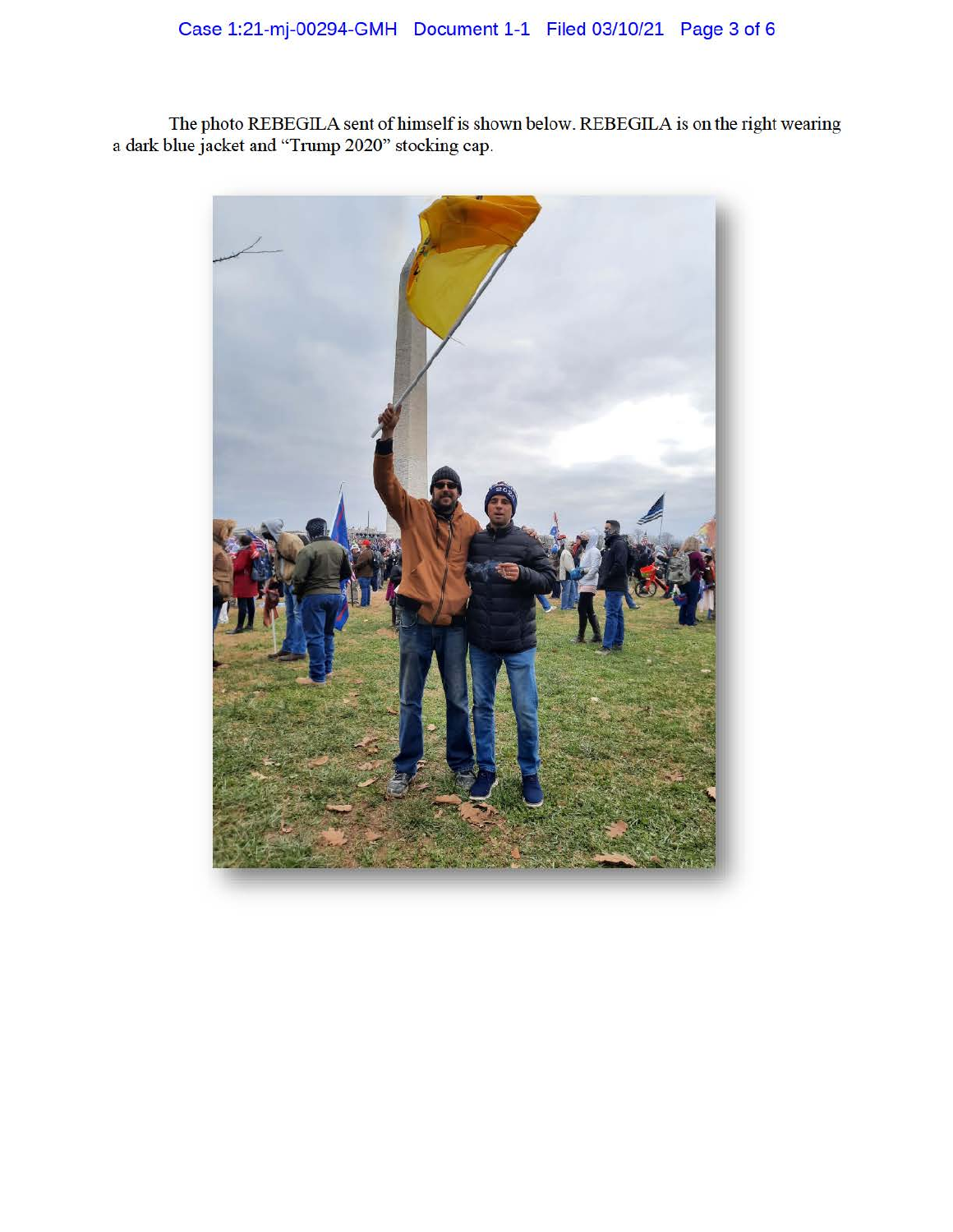## Case 1:21-mj-00294-GMH Document 1-1 Filed 03/10/21 Page 4 of 6

A review of US Capitol CCTV images and video from Janmuy 6, 2021, connected with the riot revealed images and video matching REBEGILA inside, looking at a cellphone in his hands:



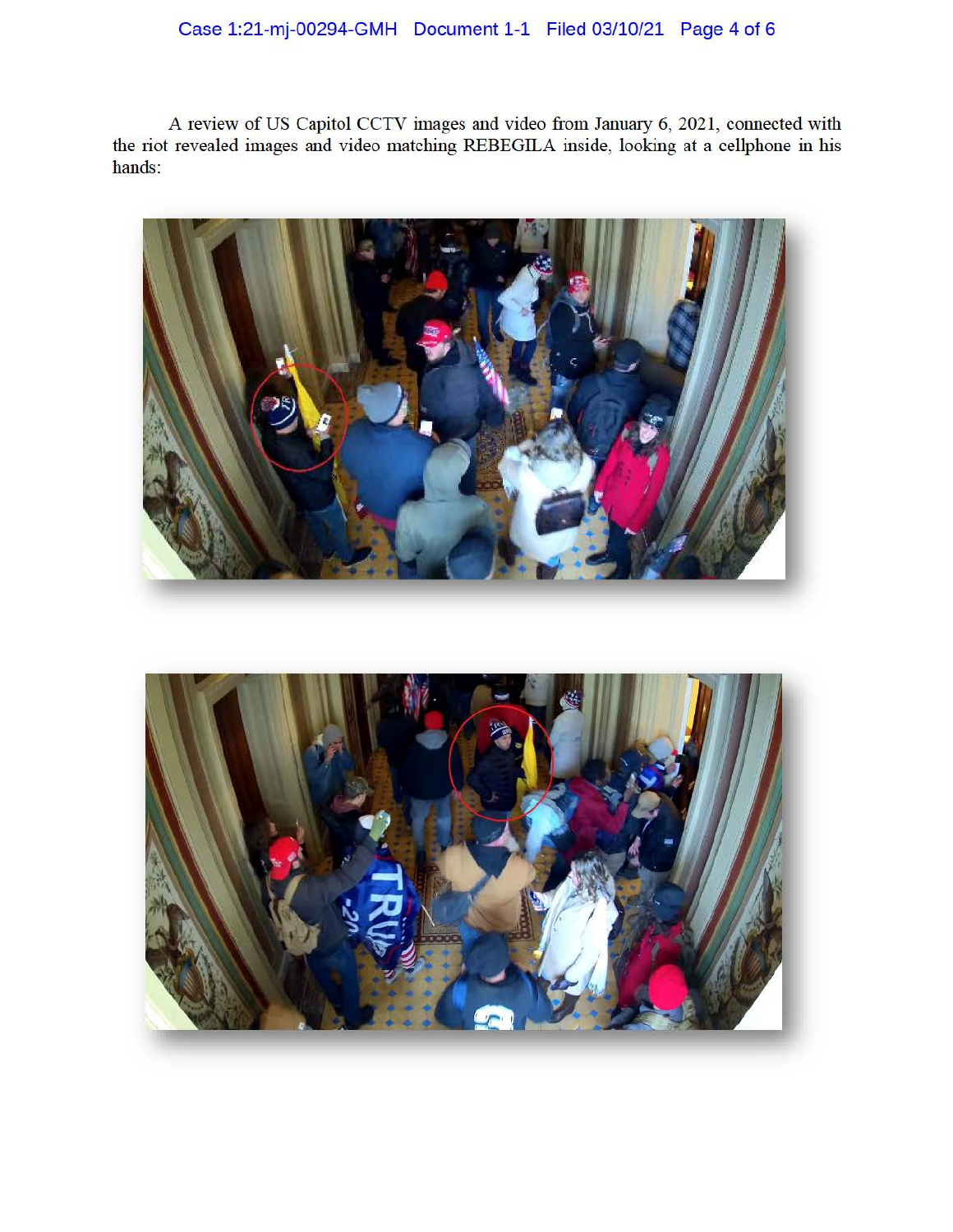On February 26, 2021, FBI agents showed W1 the Washington Monument photo (above) and the U.S. Capitol CCTV photo (below). Wl identified the individual in the photos with the dark blue jacket and "Trump 2020" stocking cap as REBEGILA. (Red circle was later added for purposes of clarity in this Statement of Facts.)



FBI Special Agent Jason Sahin spoke with REBEGILA in person on January 15, 2021, and he viewed CCTV video from January 6, 2021. SA Sahin believes that the individual seen on CCTV video inside the U.S. Capitol's Senate West stair doors is REBEGILA. In the video, REBEGILA can be seen entering the building through a door that rioters had forced open earlier. CCTV shows REBEGILA entering several offices—including room numbers S-131 and S-132, based on floor plans provided by USCP-that were forced open by rioters. CCTV video further shows REBEGILA exiting the building. There are several times that the CCTV video shows REBEGILA using his phone to capture photo/video.

Based on the foregoing, your affiant submits that there is probable cause to believe that Mark Roger REBEGILA violated 18 U.S.C. § 1752(a)(1) and (2), which makes it a crime to (1) knowingly enter or remain in any restricted building or grounds without lawful authority to do so; and (2) knowingly, and with intent to impede or dismpt the orderly conduct of Government business or official functions, engage in disorderly or dismptive conduct in, or within such proximity to, any restricted building or grounds when, or so that, such conduct, in fact, impedes or disrupts the orderly conduct of Government business or official functions; or attempts or conspires to do so. For purposes of Section 1752 of Title 18, a "restricted building" includes a posted, cordoned off, or otherwise restricted area of a building or grounds where the President or other person protected by the Secret Service, including the Vice President, is or will be temporarily visiting; or any building or grounds so restricted in conjunction with an event designated as a special event of national significance.